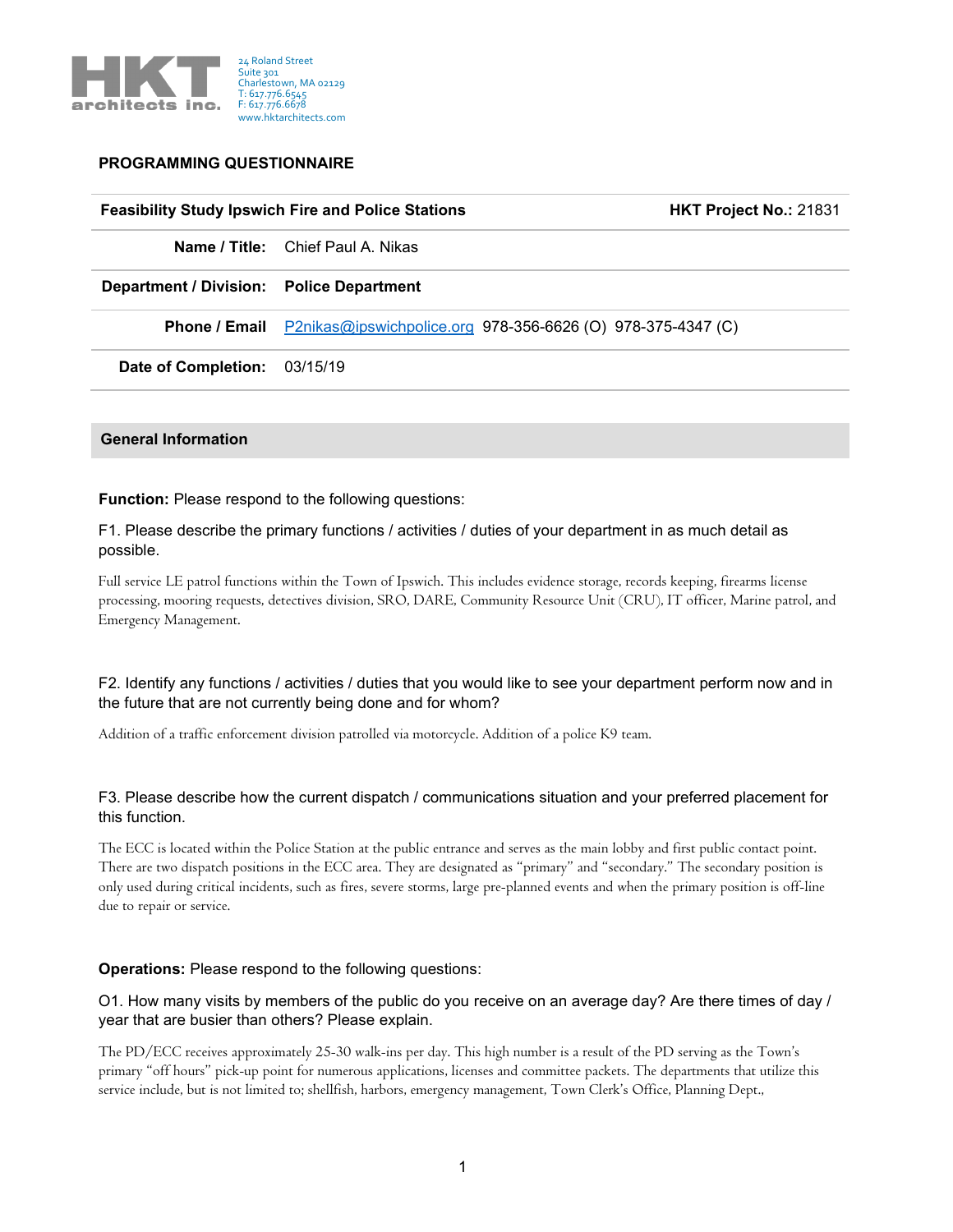

Conservation Office, Health Office and numerous town committees. The primary times for public activity in the main lobby are between 9am- 9pm.

#### O2. What functions / activities / duties within your department have direct interaction with the public?

All LE functions interact with the public daily and dispatchers greet the public every time they enter our building. Harbors interacts with the public year round, as well, to process mooring/dock applications (Jan-April) and marine patrol functions (May – Dec). Shellfish Dept patrols and interacts with the public daily. Animal Control patrols and interacts with the public daily.

## O3. Are there any spaces you currently share with the Community? Do you envision sharing any spaces with the Community in the future?

The building shares no space with the community. It should have a training/meeting room available to the public, as well as other town departments/committees. It should also serve as the town's EOC during severe weather and events. We do share parking spaces with the general public. We do not have any secure/private parking for staff or most town vehicles/trailers/boats.

## O4. Does your department have any special or specific security or safety concerns? Please explain.

The outside needs more secure areas for police, harbor, EM, and shellfish vehicles, trailers and boats. The building needs outside cameras and secure access points into the facility.

**Emergency Events:** Please describe any special requirements or needs during emergency events. Possible examples might include water, fuel or communication needs, outside assistance or changes to parking or queuing.

An electrical generator is essential to run our communications, RMS, CAD and other LE functions. We do not function as an EOC, but we should have this capability in the future. Snow removal operations need to be addressed so officers do not need to return to station and shuffle vehicles to clear emergency access.

#### **Staffing Organization**

| <b>Position</b>             |          | <b>Staffing Projections</b> |                |                | FTE. | <b>PTE</b> | <b>Comments</b>                   |  |  |
|-----------------------------|----------|-----------------------------|----------------|----------------|------|------------|-----------------------------------|--|--|
|                             | 2019     | 2024                        | 2029           | 2039           |      |            |                                   |  |  |
| Example: Chief              |          |                             |                |                | X    |            | <b>Manages Department</b>         |  |  |
| <b>Example: Staff Title</b> |          | 2                           | $\overline{2}$ | 3              | X    |            | <b>Staff Member of Division B</b> |  |  |
| Chief of Police             |          |                             |                |                |      |            | Manages Department                |  |  |
| Captain                     | $\Omega$ | $\Omega$                    |                |                |      |            | Department Executive Officer      |  |  |
| Lieutenant                  |          |                             |                | $\overline{2}$ |      |            | Department Executive Officer      |  |  |
| Sergeant                    | 5        | 5                           | 5              | 5              |      |            | Shift Supervisor                  |  |  |
| Patrolman                   | 18       | 18                          | 18             | 20             |      |            | Patrol                            |  |  |

Please provide an organizational chart for your department, if available, and complete the table below. Please include current staffing and possible projected staffing until the year 2039.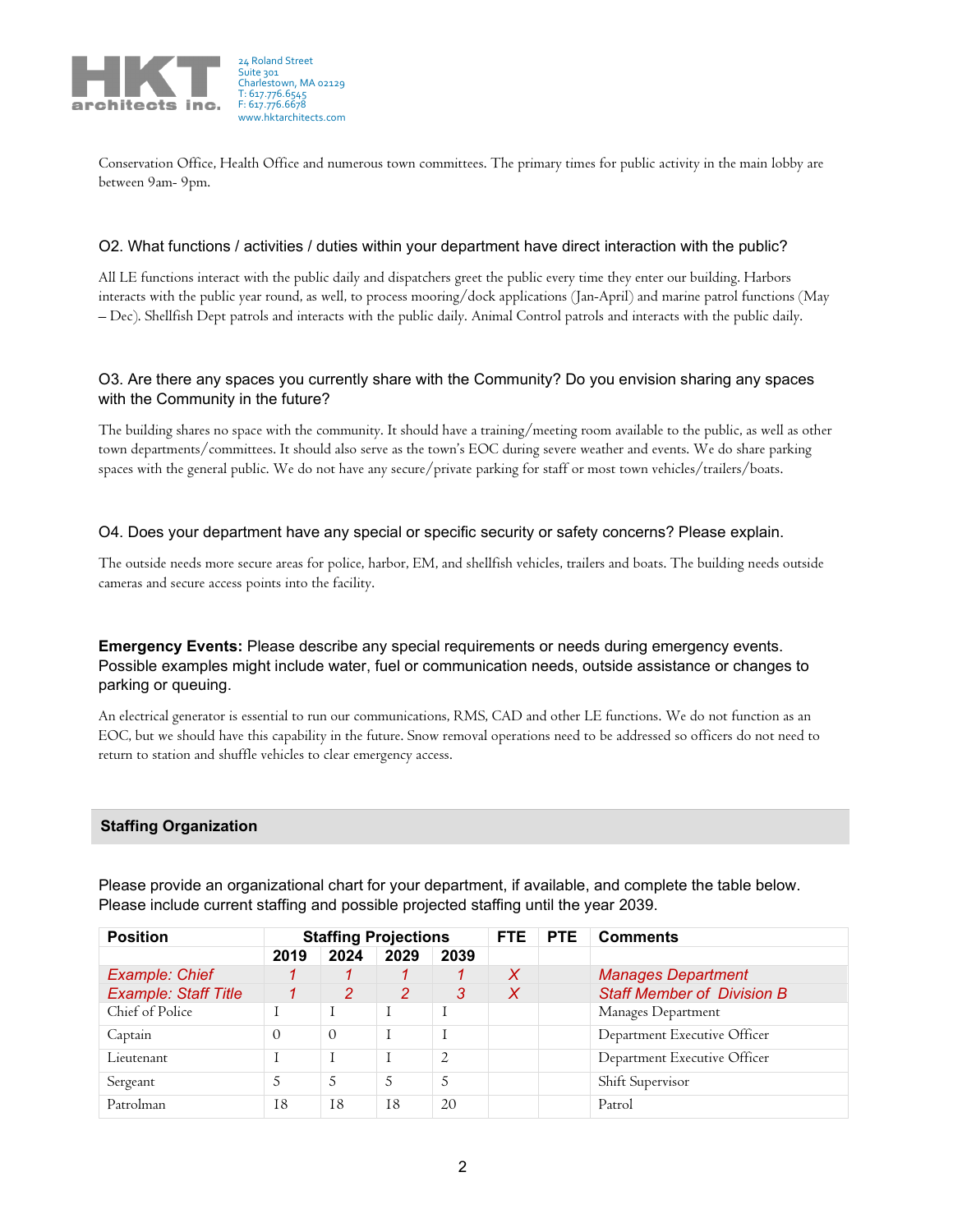

| Conf. Admin Assistant    | $\mathbf I$ | $\mathbf I$ | $\overline{2}$ | $\overline{2}$ |  | Administrative Asst & Records |
|--------------------------|-------------|-------------|----------------|----------------|--|-------------------------------|
|                          |             |             |                |                |  |                               |
|                          |             |             |                |                |  |                               |
|                          |             |             |                |                |  |                               |
|                          |             |             |                |                |  |                               |
|                          |             |             |                |                |  |                               |
|                          |             |             |                |                |  |                               |
|                          |             |             |                |                |  |                               |
|                          |             |             |                |                |  |                               |
|                          |             |             |                |                |  |                               |
|                          |             |             |                |                |  |                               |
|                          |             |             |                |                |  |                               |
|                          |             |             |                |                |  |                               |
|                          |             |             |                |                |  |                               |
|                          |             |             |                |                |  |                               |
|                          |             |             |                |                |  |                               |
|                          |             |             |                |                |  |                               |
|                          |             |             |                |                |  |                               |
|                          |             |             |                |                |  |                               |
|                          |             |             |                |                |  |                               |
|                          |             |             |                |                |  |                               |
|                          |             |             |                |                |  |                               |
|                          |             |             |                |                |  |                               |
|                          |             |             |                |                |  |                               |
|                          |             |             |                |                |  |                               |
|                          |             |             |                |                |  |                               |
|                          |             |             |                |                |  |                               |
| Snace Needs Pequirements |             |             |                |                |  |                               |

## **Space Needs Requirements**

The next section deals with space needs for your department. This section is divided into four parts. The first part deals with general questions regarding existing and future space needs. The second part deals with general space requirements for your department including things such as public, lobby, conference, locker rooms, lunch room and other support facilities. The third part is devoted to individual office and/or workstation requirements. Storage requirements will be covered in the fourth part. Parking or vehicle storage needs will be addressed in the next section.

Please provide as much detail as possible to the questions. Your responses will help to guide programming discussions with the Design Team.

**Existing and Future Space Needs:** Please respond to the following questions:

E1. What are your thoughts regarding the current space your department occupies? Please comment on positive as well as negative attributes.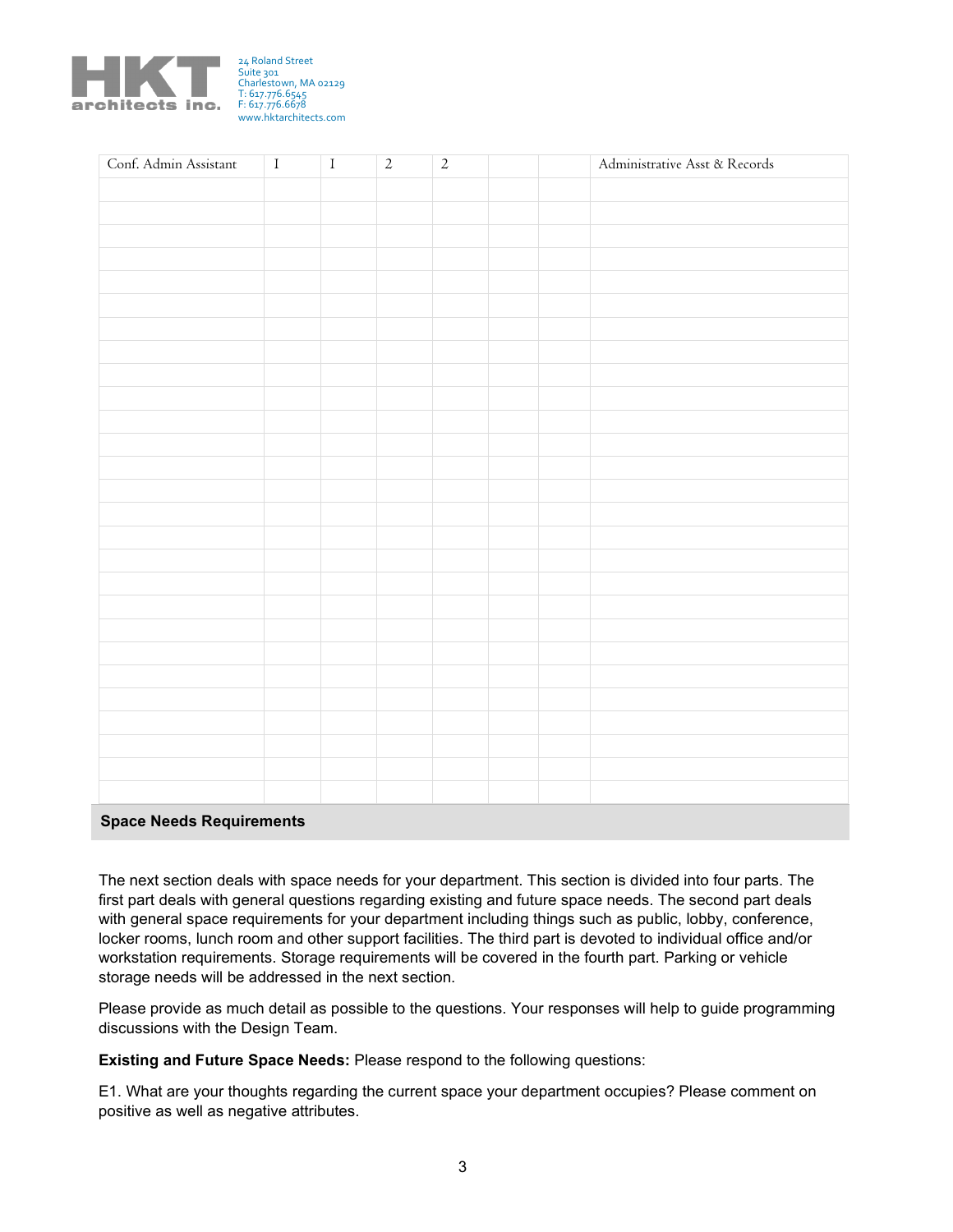

The current facility has poor space for LE operations, evidence storage, firearms storage, IT storage (servers) and records keeping. There is no office space for training classes, harbors, EM, shellfish or animal control to complete office work. We do not have any meeting rooms outside the Chief's office, which can only accommodate 5-7 people max. Male locker room is poorly configured, with low ceiling and no room for expansion. Female locker room is an ad hoc space created to meet minimum standards to provide lockers to house three female officers. There is no privacy in either locker room for bathrooms or showers.

# E2. What are your conference / meeting space needs? How often are meetings held? How many people attend your meetings? Can you share meeting facilities with the fire department or the public? What equipment is required in different meeting spaces?

We need a meeting/training classroom with modern IT equipment (audio/visual equipment) that could be a shared space with Fire Dept and public. Classroom size should be able to accommodate 20 -25 people, with restroom facilities, outside of the secured section of the building.

E3. Describe centralized file, archived file and secure storage needs. How many linear feet of active files / records are accessed daily? How many linear feet of files / records do you produce in a year for archiving? How many years of files / records do you maintain? Can any files / records be maintained off-site or digitized?

We do not have a centralized filing system. Our files are broken up into various areas of the current building due to space limitations. We keep 2 yrs of active court files in the Detective/Lieutenant Office and two yrs of payroll and grant files in the Administrative Assistant's office. Archived court, payroll and grant files are keep in the attic along with firearms records, daily log reports and old case files dating back to the 1950s. Unknown how many "linear feet" of files are needed. We would be interested in digitizing files if financially viable, but off-site would not be recommended.

**General Space / Support Facility Requirements:** Please provide a list of key spaces used by your department. If you have an idea of how large an existing space is or any distinguishing features, please note that.

| <b>Space</b>                  | Size (L x W)     | Quantity          | <b>Comments</b>                                                                               |
|-------------------------------|------------------|-------------------|-----------------------------------------------------------------------------------------------|
| Example: Lobby                | Existing 10 x 12 | 1                 | House officer, seating, access to<br>public toilets                                           |
| <b>Example: Conference Rm</b> | Existing 14 x 18 | $\overline{2}$    | Needs multiple lighting levels, flat<br>screen monitor with computer hook-<br>$\mu$           |
| <b>Example: Lunch Room</b>    | Seating for 10   | $\mathcal I$      | Kitchenette with sink, microwave, full<br>size refrigerator, water cooler,<br>vending machine |
| <b>Example: Locker Rooms</b>  | $\mathcal{P}$    | 1 male / 1 female | x male lockers, x female lockers                                                              |
| Lobby                         | I.3XII           | $\overline{I}$    | Two seats and drug drop off box.                                                              |
| ECC.                          | <b>I6XI2</b>     | T                 | Two dispatch positions and files                                                              |
| Dispatch Office/Lockers       | ₹                | $\perp$           | Lockers, computer area, fridge & cabinet space                                                |
| Chief Office                  | ₹                | T                 | Credenza, Desk, cnf table, file cabinets, supply<br>shelf, locker                             |
| LT/Detective Office           | ₹                | $\perp$           | 3 Desks, computers, files, printer                                                            |
| Interview Room                | ?                |                   | Conf table, closet for Det/Lts clothes                                                        |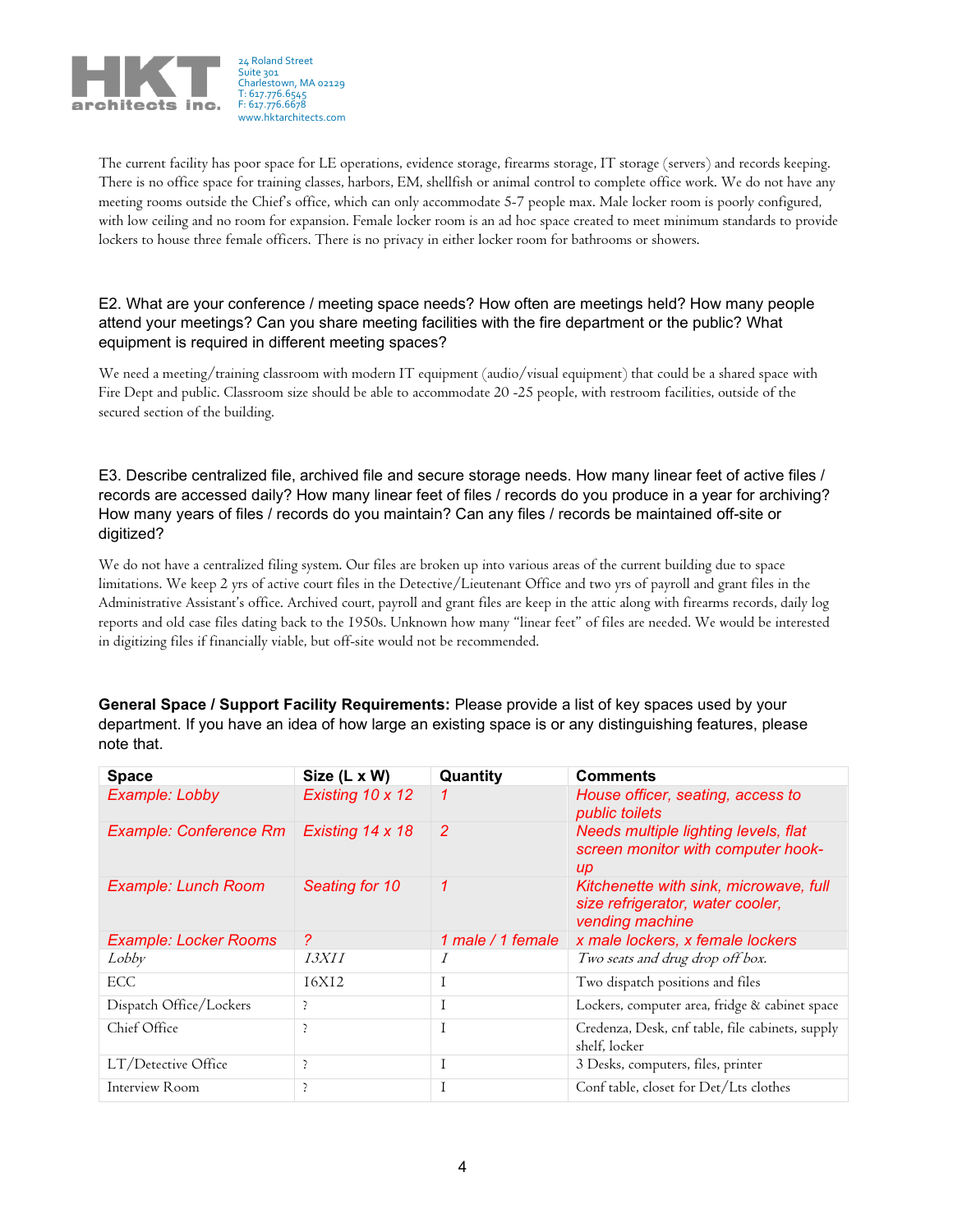

24 Roland Street Suite 301 Charlestown, MA 02129 T: 617.776.6545 F: 617.776.6678 www.hktarchitects.com

| Admin Asst Office                       | Þ          | I                | Desk, files (interior room no window)                                                                                  |
|-----------------------------------------|------------|------------------|------------------------------------------------------------------------------------------------------------------------|
| Roll Call/Lunch Room                    | Þ          | $\mathbf I$      | 3 work stations, Sgt Desk, dinner table,<br>evidence locker, kitchenette, copier, gun rack,<br>radio/body camera racks |
| Bathrooms                               | þ          | I male/ I female | Female bathroom is ADA for both                                                                                        |
| Interrogation/Interview Room            | Þ          | $\mathbf I$      | Desk, audio/video ability                                                                                              |
| Server room                             | Þ          | $\mathbf I$      | E911 tower, RMS/CAD Server Tower,<br>MIRCS pc, photo ID pc, fingerprint<br>processer tank, AC'd                        |
| IT Office                               | $\ddot{.}$ | $\bf I$          | Desk, pc. Converted juvenile cell space                                                                                |
| PBT/Booking Rm                          | $\ddot{.}$ | $\bf I$          | PBT machine, pc, holding bench                                                                                         |
| Fingerprint/Prisoner<br>Processing room | Þ          | $\mathbf I$      | Prisoner property lockers, Crossmatch<br>fingerprint machine, holding chair, phone, and<br>prisoner photo area         |
| Cell Block                              | Þ          | I female, 3 male | Cells                                                                                                                  |
| Sally port                              | $\ddot{.}$ | $\overline{2}$   | I sally port is storage space, I for prisoner<br>movement.                                                             |
| Janitor room                            | $\ddot{.}$ | $\mathbf I$      | Built room in area of storage sally port                                                                               |
| Gym                                     | þ          | $\mathbf I$      | Workout equipment (Old sally port)                                                                                     |
| Locker rooms                            | $\ddot{.}$ | I male, I female | In basement, poor ventilation, too small, no<br>privacy                                                                |
| Armory (weapons)                        | $\ddot{.}$ | $\mathbf I$      | Firearms storage and evidence                                                                                          |
| Armory (ammunition)                     | þ          | $\mathbf I$      | Firearms training equipment and ammunition<br>storage.                                                                 |
| <b>Electrical Room</b>                  | Þ          | $\mathbf{I}$     | Electrical panels, storage shelves ad file<br>cabinets                                                                 |
| Misc space                              | Þ          | $\mathbf I$      | Vacant hallway space with sewerage pumps,<br>and sump pump                                                             |
| Crawl space                             | $\ddot{.}$ | $\mathbf I$      | Earthen crawl space under portion of building                                                                          |
| File storage                            | Þ          | $\mathbf I$      | Located in open attic, not climate controlled<br>on built in shelves                                                   |
| Storage                                 | Þ          | $\mathbf I$      | Located in attic, not climate controlled, on<br>built in shelves on free standing shelves                              |
| Evidence Room                           | Þ          | I                | Located in locked, closed off space in attic.<br>Not climate controlled but under video<br>surveillance at all times.  |
| Communication Equipment                 | $\ddot{.}$ | $\mathbf I$      | Located in section of attic, not climate<br>controlled. Free standing                                                  |
|                                         |            |                  |                                                                                                                        |
|                                         |            |                  |                                                                                                                        |

**Office and/or Workstation Requirements:** Please list any specific individual needs for staff in your department.

Think about the work performed: Do they have private meetings during the day? If so, with how many people. Do they have multiple private phone or personal conversations during the day? How long are they at their desk each day? Could they share workspace with another individual on another shift? Could they work at a shared work surface assigned on a daily or even hourly basis?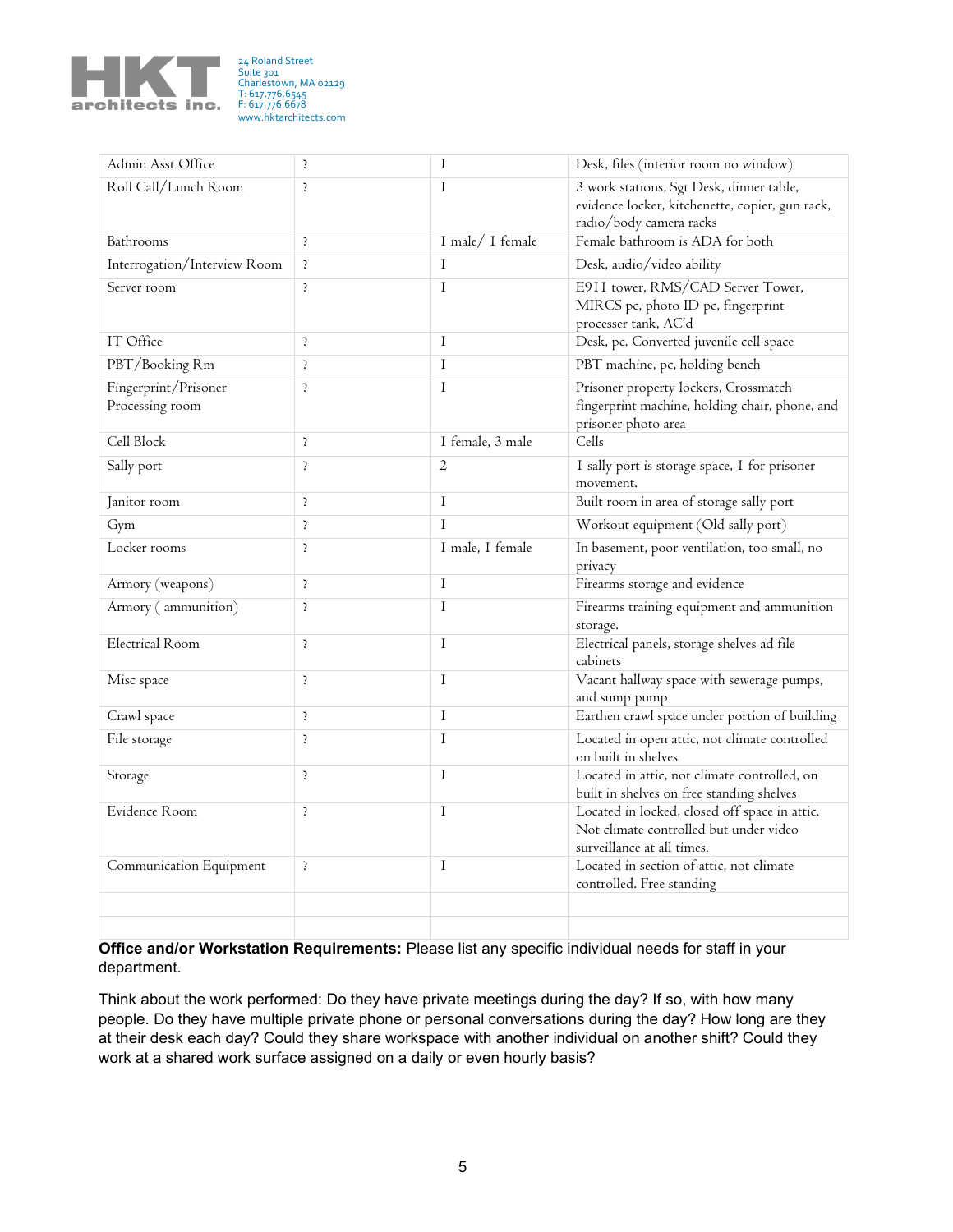

24 Roland Street Suite 301 Charlestown, MA 02129 T: 617.776.6545 F: 617.776.6678 www.hktarchitects.com

Note any furniture, equipment or storage they may need. Do they need a work surface with a computer hookup only or one with file drawers? Do they need visual or acoustic privacy? Do they need quick access to printers / copiers?

| Office (private) or<br><b>Workstation (open)</b>          | <b>Individual Needs for files, copiers</b><br>etc.                                                    | <b>Comments</b>                                                                                                                                      |  |  |  |  |
|-----------------------------------------------------------|-------------------------------------------------------------------------------------------------------|------------------------------------------------------------------------------------------------------------------------------------------------------|--|--|--|--|
| <b>Example: Private Office</b><br>for Chief               | Desk with return, Lateral files,<br>bookcase, small table for 4,<br>whiteboard                        | Acoustic privacy required. Access<br>through admin assistant's area is<br>preferred.                                                                 |  |  |  |  |
| <b>Example: Workstation for</b><br><b>Admin Assistant</b> | Desk with return, Lateral files,<br>copier/printer                                                    | <b>Control point for visitors</b>                                                                                                                    |  |  |  |  |
| <b>Example: Report Writing</b>                            | Shared workspace for 4                                                                                | Computer access, shelving, flexible                                                                                                                  |  |  |  |  |
| Lobby                                                     | Seating area, informational desk                                                                      | First public contact area with employees                                                                                                             |  |  |  |  |
| Training Room / EOC                                       | Seating for 20-25 people, audio/visual<br>equipment, kitchenette, storage space                       | Training room for town staff and a public<br>meeting room area. Doubles as EOC when<br>needed. MIRCS room?                                           |  |  |  |  |
| Public bathroom                                           | Unisex bathroom                                                                                       | For use of public and training room/EOC<br>users                                                                                                     |  |  |  |  |
| ECC                                                       | Two dispatch positions, file cabinets,<br>greeting window, etc                                        | Main dispatch area for all of public safety<br>operations                                                                                            |  |  |  |  |
| Dispatch Office                                           | Desk, pc, files                                                                                       | Office of the Chief Dispatcher                                                                                                                       |  |  |  |  |
| Dispatch Lockers                                          | Lockers and kitchenette area                                                                          | Personal space for dispatchers                                                                                                                       |  |  |  |  |
| Chiefs Office                                             | Credenza, desk, file cabinets, meeting<br>room/table, closet, shelving                                | Personal office of Chief                                                                                                                             |  |  |  |  |
| <b>Executive Officer Office</b>                           | Credenza, desk, file cabinets, shelving, closet                                                       | Personal office of XO                                                                                                                                |  |  |  |  |
| Detectives Office                                         | 2 desks, shelves, file cabinets, closet                                                               | Space to work in private on sensitive cases                                                                                                          |  |  |  |  |
| Roll Call Room                                            | White board, table, seating for 10, evidence<br>locker, firearms rack, radio/body camera<br>rack, pc, | Daily roll call during shift changes and space<br>for officers to prepare for patrol duty                                                            |  |  |  |  |
| Dining Area                                               | Kitchenette, table, seating, tv, coffee area                                                          | Space for officers to prepare/ eat food and<br>relax                                                                                                 |  |  |  |  |
| Sergeants Office                                          | Desk, pc, phone, file cabinets                                                                        | Area for on duty sergeants to work out of,<br>should be adjacent to Roll Call room.                                                                  |  |  |  |  |
| Harbor Office                                             | Desk, pc, phone, file cabinets                                                                        | Area for harbor officer to work from and to<br>keep harbor records                                                                                   |  |  |  |  |
| Shellfish/ACO Office                                      | Desk, pc, phone                                                                                       | Shared space for shellfish constable and aco to<br>work and write reports in RMS. Could be<br>used for report writing too                            |  |  |  |  |
| Report Writing area                                       | 3 pc positions with table                                                                             | Area for officers to write reports                                                                                                                   |  |  |  |  |
| Admin Assistant Office                                    | Desk, pc, file cabinets, phone                                                                        | Adjacent to Chief's office                                                                                                                           |  |  |  |  |
| Records Management                                        | Filing Space for records storage                                                                      | Adjacent to Admin Assistant office                                                                                                                   |  |  |  |  |
| IT Office                                                 | Desk, pc, shelves, file cabinet                                                                       | Office space for IT Sgt to work on<br>RMS/CAD, servers, etc. Would need CAT5<br>wiring to tunnel into systems                                        |  |  |  |  |
| Server Room                                               | ACd room to house all Dept servers and IT<br>equipment                                                | Room for expansion                                                                                                                                   |  |  |  |  |
| Prisoner Booking Room                                     | Secure area to process prisoners                                                                      | PBT, pc, Crossmatch fingerprint machine,<br>holding bench, photo area, prisoner property<br>lockers, storage for cell block items (blankets,<br>ect) |  |  |  |  |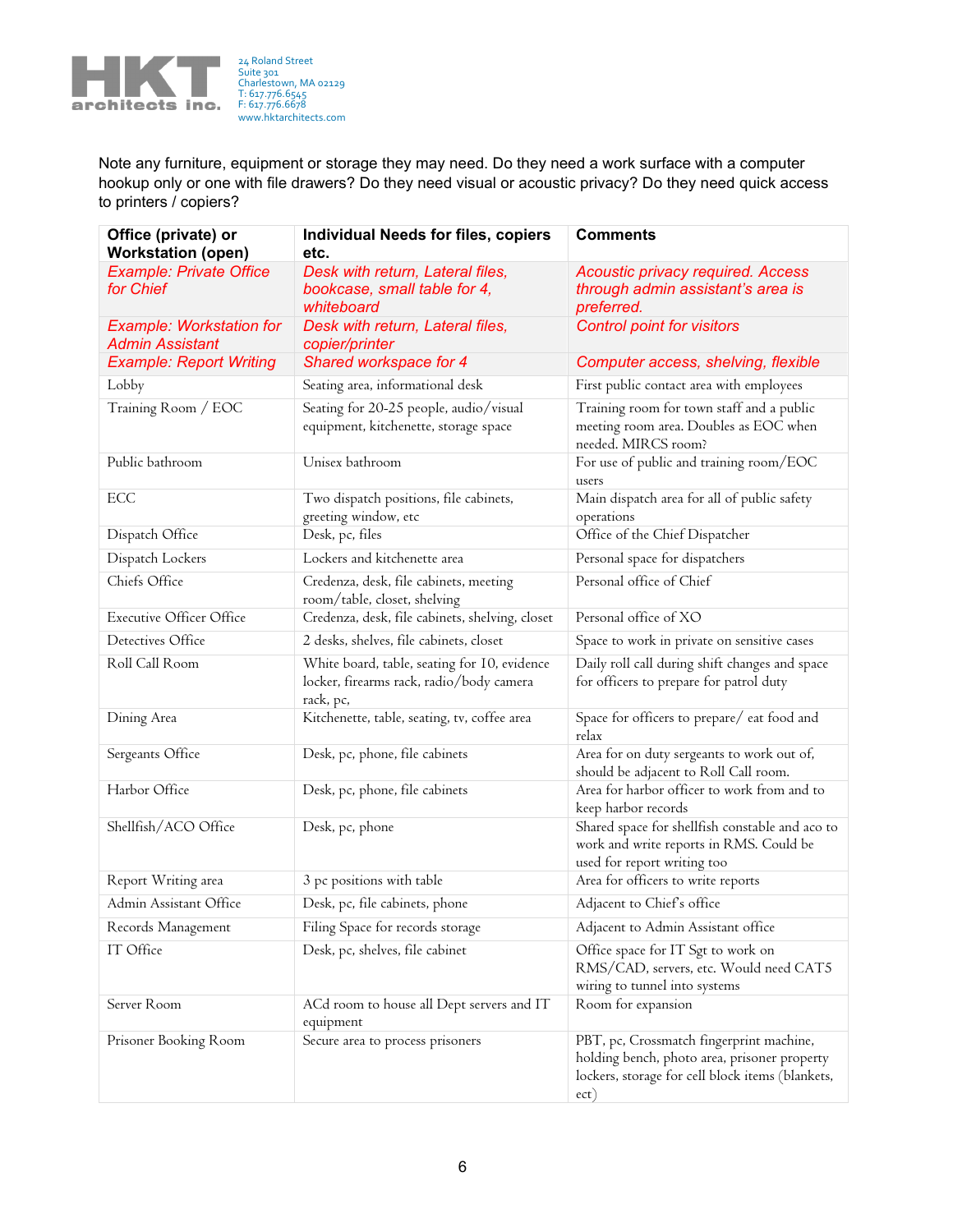

| Cell Block | 2 male, I female, I restraint cell                              | Sight/sound separate male/female cells |
|------------|-----------------------------------------------------------------|----------------------------------------|
| Sally Port | I sally port to transfer prisoner from cruiser<br>to processing | Preferred drive through sally port     |
|            |                                                                 |                                        |
|            |                                                                 |                                        |
|            |                                                                 |                                        |

**Storage Requirements:** Please list any specific storage needs for your department.

Consider items currently stored on site and those that are stored elsewhere in Town. Consider whether current storage locations create any issues for access (i.e. *paper is stored in a locked room in an adjacent building* or *all equipment used in conference rooms needs to be moved from one floor to another x times a day/week*). Please list specific items stored. Please note if these items need special security (assume all doors can be locked).

| <b>Material - Items</b>         | <b>Size or Weight</b>                                       | <b>Security Needs</b><br>Secure (S)<br>Unsecured (US) | <b>Comments</b>                       |  |  |  |  |
|---------------------------------|-------------------------------------------------------------|-------------------------------------------------------|---------------------------------------|--|--|--|--|
| <b>Example: Office Supplies</b> | <b>Currently stored</b><br>in three $8' \times 8'$<br>rooms | $\overline{\mathcal{S}}$                              | Needs to be adjacent to admin offices |  |  |  |  |
|                                 |                                                             |                                                       |                                       |  |  |  |  |
|                                 |                                                             |                                                       |                                       |  |  |  |  |
|                                 |                                                             |                                                       |                                       |  |  |  |  |
|                                 |                                                             |                                                       |                                       |  |  |  |  |
|                                 |                                                             |                                                       |                                       |  |  |  |  |
|                                 |                                                             |                                                       |                                       |  |  |  |  |
|                                 |                                                             |                                                       |                                       |  |  |  |  |
|                                 |                                                             |                                                       |                                       |  |  |  |  |
|                                 |                                                             |                                                       |                                       |  |  |  |  |
|                                 |                                                             |                                                       |                                       |  |  |  |  |
|                                 |                                                             |                                                       |                                       |  |  |  |  |
|                                 |                                                             |                                                       |                                       |  |  |  |  |
|                                 |                                                             |                                                       |                                       |  |  |  |  |
|                                 |                                                             |                                                       |                                       |  |  |  |  |
|                                 |                                                             |                                                       |                                       |  |  |  |  |
|                                 |                                                             |                                                       |                                       |  |  |  |  |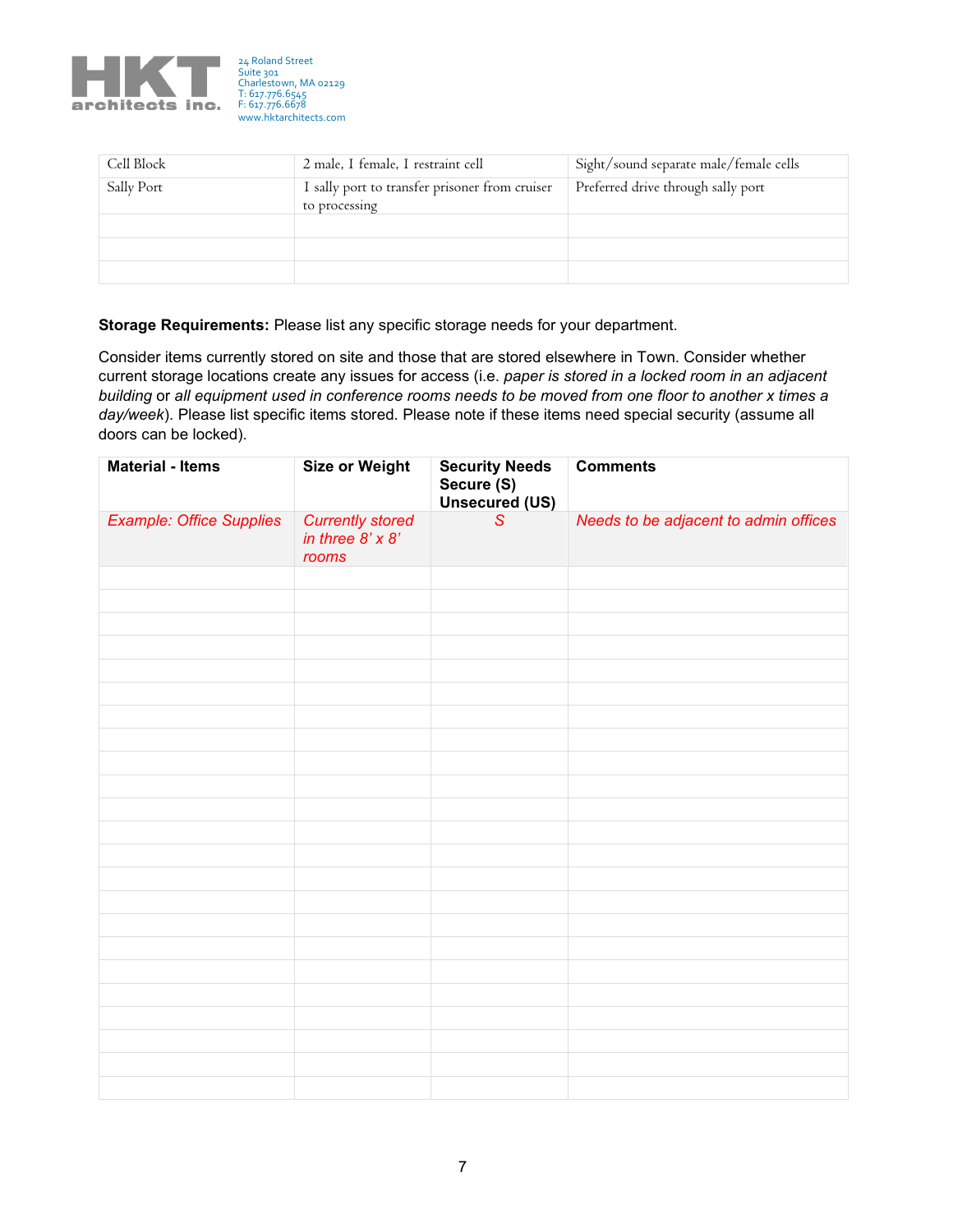

## **Town-Owned Vehicles**

**Apparatus:** Please respond to the following questions regarding your vehicles.

V1. Do you perform light maintenance on your vehicles in-house?

Yes, very little.

V2. Do any department owned vehicles go home with employees at night?

Yes, Chief and Lieutenant.

**Vehicle/Equipment Storage:** Please provide as detailed of a list as you can. Parking counts are required by zoning and this list will help us confirm needs and special issues particularly as it relates to your specific department's vehicles and equipment. Please provide overall vehicle sizes: Small = 8 'x 10', Medium = 8 'x 20' (typical car), Large = 12' x 30', X-Large = 12' x 40' or larger. Please note if vehicle must be stored indoors or in an uncovered parking lot and other unique features (i.e. electric vehicles, handicap van, etc.).

| <b>Vehicle Type</b>                                   |                | <b>Vehicle Projections</b> |                |                | <b>Size</b>  |                  |   |              | <b>Comments</b>                      |  |  |
|-------------------------------------------------------|----------------|----------------------------|----------------|----------------|--------------|------------------|---|--------------|--------------------------------------|--|--|
|                                                       | 2019           | 2024                       | 2029           | 2039           | S            | M                | L | <b>XL</b>    |                                      |  |  |
| Example:<br>Cruiser/Truck/<br><b>Assigned Vehicle</b> | 3              | 3                          | $\overline{5}$ | 6              |              | $\boldsymbol{x}$ |   |              | <b>Parking lot</b>                   |  |  |
| Ex: Command/Off<br><b>Road vehicle</b>                | $\overline{2}$ | $\overline{2}$             | 3              | $\overline{4}$ |              |                  |   | $\mathsf{X}$ | <b>Indoors</b>                       |  |  |
| Command cars                                          | 2              | 2                          | 2              | $\overline{2}$ |              | $\mathbf{X}$     |   |              | outdoors                             |  |  |
| Patrol/EM cars                                        | 8              | 8                          | 9              | $\overline{Q}$ |              | $\mathbf{X}$     |   |              | outdoors                             |  |  |
| PU Trucks                                             | 3              | $\mathfrak{Z}$             | 3              | $\mathfrak{Z}$ |              | $\mathbf{X}$     |   |              | outdoors                             |  |  |
| Off Road ATVs                                         | $\overline{2}$ | $\mathfrak{Z}$             | $\mathfrak{Z}$ | 3              | $\mathbf{X}$ |                  |   |              | Covered/indoors                      |  |  |
| <b>HUMVEE</b>                                         | I              | $\mathbf{I}$               | $\mathbf I$    | $\mathbf I$    |              | $\mathbf{X}$     |   |              | Covered                              |  |  |
| Radar Trailer                                         | I              | $\bf{I}$                   | $\bf{I}$       | $\bf{I}$       | X            |                  |   |              | indoors                              |  |  |
| Patrol Boats                                          | $\overline{2}$ | $\overline{2}$             | $\overline{2}$ | $\overline{2}$ |              |                  | X |              | Covered -winter-with<br>power supply |  |  |
| Special OPS Trailers                                  | $\overline{2}$ | $\overline{2}$             | $\overline{2}$ | $\overline{2}$ |              |                  | X |              | Covered, with power<br>supply        |  |  |
| Shellfish Boat                                        | $\mathbf{I}$   | $\rm I$                    | $\rm I$        | $\rm I$        |              | X                |   |              | outdoors                             |  |  |
|                                                       |                |                            |                |                |              |                  |   |              |                                      |  |  |
|                                                       |                |                            |                |                |              |                  |   |              |                                      |  |  |
|                                                       |                |                            |                |                |              |                  |   |              |                                      |  |  |
|                                                       |                |                            |                |                |              |                  |   |              |                                      |  |  |